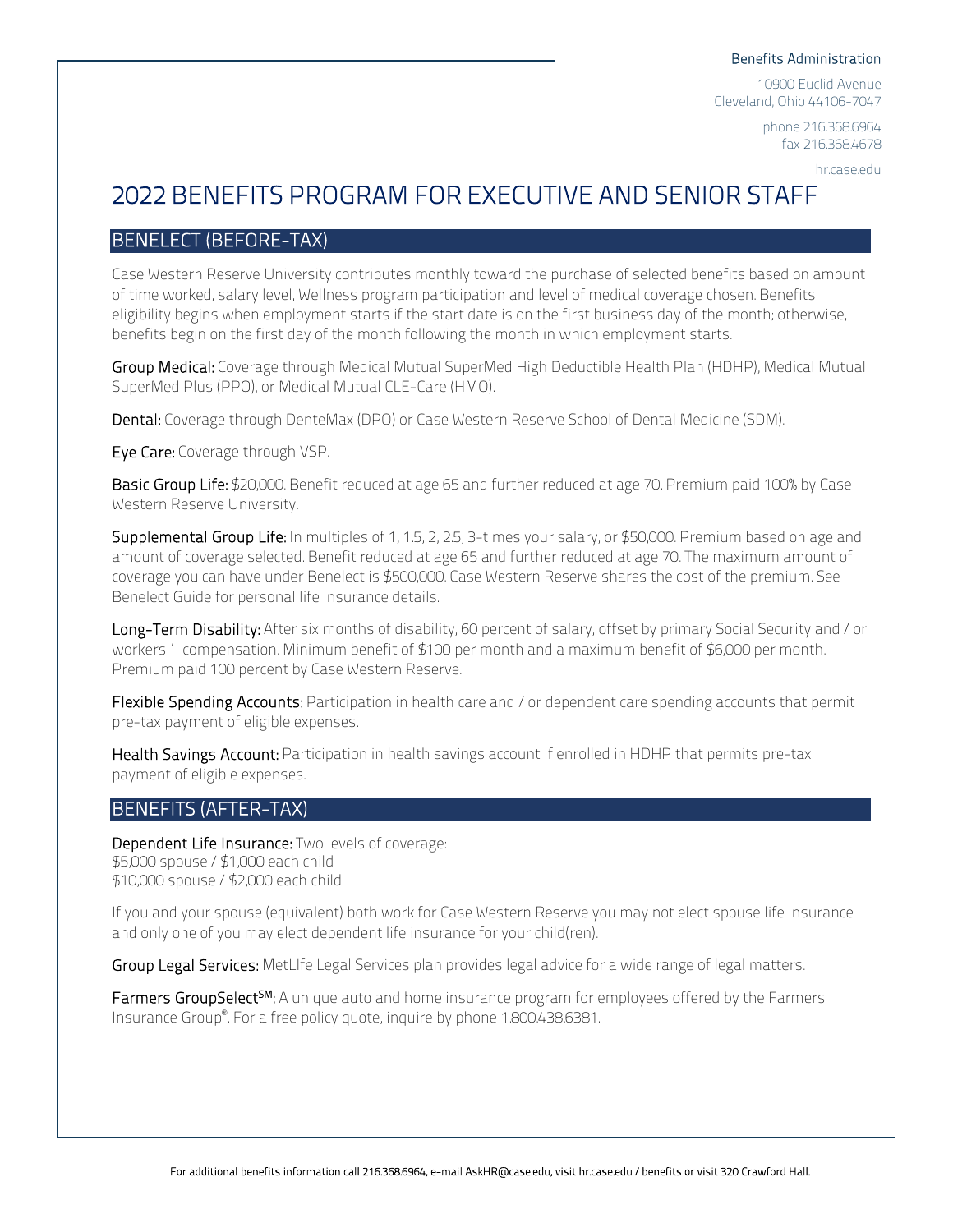#### **WELLNESS**

Completion of wellness activities allow faculty and staff enrolled in Benelect medical insurance to receive a \$25 per month premium incentive. Participation in health and wellness programs during the year provide the opportunity to receive additional incentives.

### RETIREMENT

Plan A: Eligible after one year of service with Case Western Reserve or upon employment with at least one year of service from another university or research experience with a related research institution. Certain exclusions apply to waiver of Plan A waiting period - contact Benefits Administration for details. Choice of TIAA or Vanguard for investment vehicles. The university contributes 8 percent of your pay up to one-half of the Social Security Taxable Wage Base (SSTWB) and 12 percent of your pay above one-half of the SSTWB, up to the IRS maximum annual salary. For the 2021-2022 fiscal year, one-half of the SSTWB is \$71,400. As of July 1, 2022, one-half of the SSTWB is \$73,500.

Supplemental Retirement Account: The opportunity to participate in a tax-deferred retirement plan or an after-tax Roth retirement plan with a choice of two investment carriers, TIAA and Vanguard. As of January 1, 2022, the IRS maximum allowed employee contribution is \$20,500.

Social Security: Retirement at full retirement age as shown on the Social Security Age Reduction Chart at http://www.ssa.gov/retire2/agereduction.htm, or reduced benefits at age 62. Life income for total permanent disability. Lump sum and / or monthly income for qualified survivors. Medical benefits at age 65 or upon retirement, whichever is later.

Retirement Checklist: Guide for planning your retirement beginning five years before your actual retirement date. Visit case.edu/hr/benefits/retirement and click on View the Retirement Checklist.

# UNEMPLOYMENT COMPENSATION

Eligible after 20 weeks of covered employment if laid off or terminated without cause. Compensation is paid for up to 26 weeks based on number of dependents and previously covered work.

#### WORKERS' COMPENSATION

Compensation and medical expenses are covered for on-the-job injury or death.

#### TRAVEL INSURANCE

Coverage while traveling on university business for a maximum of \$250,000 for accidental death or dismemberment.

Additional travel insurance coverage while traveling abroad on university business for a maximum of \$250,000 for accidental death and dismemberment. Foreign travelers' assistance services are for medical, personal, hospitalization or evacuation and security.

#### TIME OFF

Sick: Days can be used for personal medical. Up to eight days per year can be used for family medical and bereavement. Contact Human Resources for details on the paid parental leave policy. Unused sick time is not paid upon termination of employment.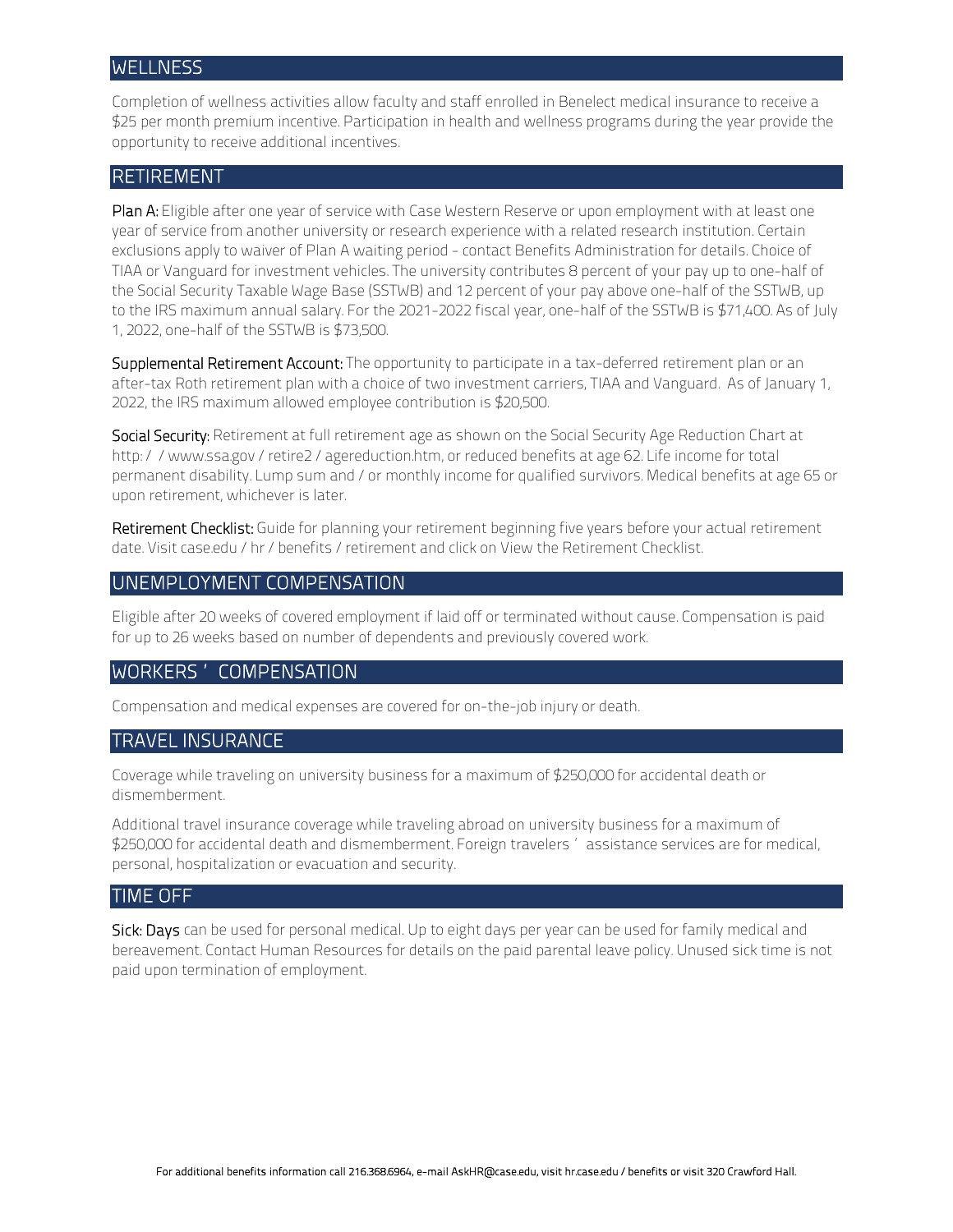| Service            | Full Pay                 | 60% Pay  |
|--------------------|--------------------------|----------|
| $\leq 1$<br>year   | 1.66 days / month worked |          |
| 1 year < 3 years   | 1 month                  | 1 month  |
| $3$ year < 5 years | 2 months                 | 1 month  |
| 5 year < 10 years  | 3 months                 | 3 months |
| 10 years $+$       | 6 months                 |          |

Leaves of Absence: LOA for medical (personal medical, family medical reasons, and parenting reasons, FMLA can be compensated or uncompensated); convenience; military; personal; or jury duty.

Vacation: Executive and senior staff accrue vacation days monthly and may use them at any point during the fiscal year. Unused vacation can also be carried over to the next fiscal year. The maximum amount of days that can be carried over cannot exceed an employee 's maximum annual allowance. Unused vacation days are paid upon termination of employment by executive and senior staff.

Vacation days for executive and senior staff accrue at the rate of 1.75 days per month the first fiscal year of employment and thereafter 21 days per fiscal year.

University Holidays: New Year's Day, Martin Luther King Jr. Day, a personal floating holiday, Memorial Day, Fourth of July, Labor Day, Thanksgiving Day, the day after Thanksgiving, Christmas Day, Christmas Eve, and New Year's Eve.

#### **EDUCATION**

Tuition Waiver: You and your dependent children are eligible upon employment, your spouse (equivalent) after one year of employment. Please refer to the Tuition Waiver Policy for details on this benefit.

Tuition Reimbursement: Employees may receive up to \$2,500 every fiscal year (July 1 - June 30) for work related courses at a degree-granting institution other than Case Western Reserve. Benefits is prorated for part-time employees.

Tuition Exchange: Case Western Reserve University has joined the Tuition Exchange consortium of more than 600 colleges and universities to provide tuition scholarships to dependents of benefits eligible university employees. A program overview, along with the application and eligibility forms, are available on the University Financial Aid website.

#### PERSONAL ASSISTANCE

Impact Solutions offers voluntary, private and confidential counseling and community resources for employees and family members to help identify problems and develop plans for resolution. Five free visits per problem per year are available.

IMPACT Solutions Employee Assistance Program: Concerns may include: personal issues, depression, anxiety, marital matters, divorce adjustment and options, chemical dependency and abuse, parenting issues, work-related stress, legal and financial questions. Call 800.227.6007 or visit MyimpactSolution. com.

Elder Care Resources and Referral Services: Elder care counselors can help you recognize when an older relative needs help, care for older relatives from a distance, talk to parents who may resist help, understand and locate housing options. Call 800.227.6007 or visit MyimpactSolution.com.

Child Care Resources and Referral Services: The child care specialists can offer information on how to evaluate the quality of child care programs or providers, consultation and education on child development and

For additional benefits information call 216.368.6964, e-mail AskHR@case.edu, visit hr.case.edu / benefits or visit 320 Crawford Hall.